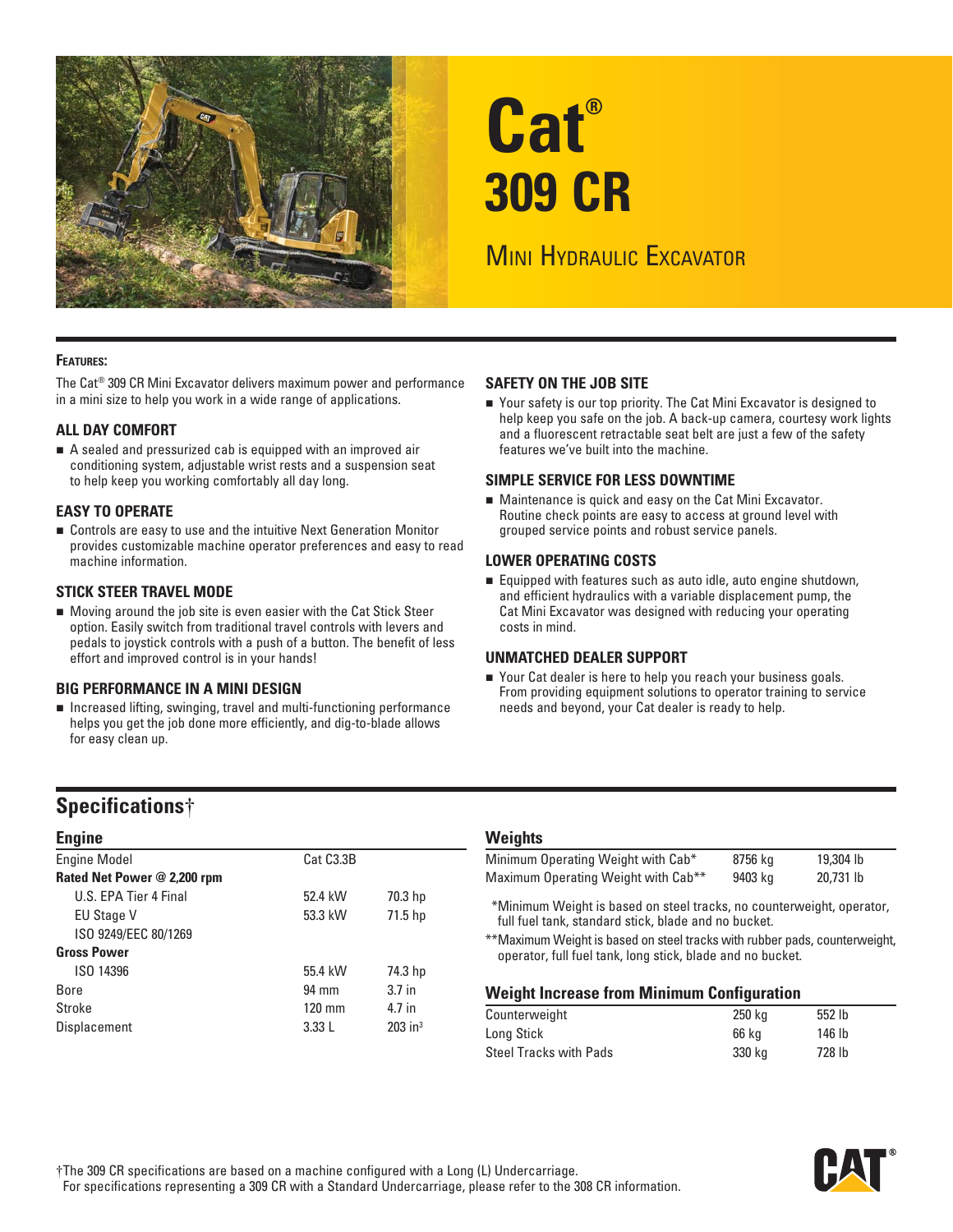# **309 CR Mini Hydraulic Excavator**

#### **Travel System**

| Travel Speed - High                       | $4.9$ km/h | $3.1$ mph  |
|-------------------------------------------|------------|------------|
| Travel Speed - Low                        | $2.6$ km/h | $1.6$ mph  |
| Maximum Traction Force - High Speed       | 28.9 kN    | 6,497 lbf  |
| <b>Maximum Traction Force - Low Speed</b> | 84.8 kN    | 19,064 lbf |
| Ground Pressure - Minimum Weight          | 38 kPa     | 6 psi      |
| Ground Pressure - Maximum Weight          | 40.8 kPa   | 6 psi      |
| Gradeability (maximum)                    | 30 degrees |            |
|                                           |            |            |

#### **Service Refill Capacities**

| <b>Cooling System</b>   | 10.0 <sub>L</sub> | $2.6$ gal |
|-------------------------|-------------------|-----------|
| Engine Oil              | 11.21             | $3.0$ gal |
| <b>Fuel Tank</b>        | 147 L             | 39 gal    |
| <b>Hydraulic Tank</b>   | 53 L              | 14 gal    |
| <b>Hydraulic System</b> | 107 L             | 28 gal    |

#### **Hydraulic System Community Community Community Community Community Community Community Community Community Community**

| Load Sensing Hydraulics with Variable Displacement Piston Pump   |                                 |                           |    |                                                                      | <b>Standard Stick</b>             | <b>Long Stick</b> |
|------------------------------------------------------------------|---------------------------------|---------------------------|----|----------------------------------------------------------------------|-----------------------------------|-------------------|
| Pump Flow @ 2,400 rpm                                            | 233 L/min                       | 62 gal/min                |    | 1 Dig Depth                                                          | 4115 mm (162.0 in) 4650 mm (183.1 |                   |
| <b>Operating Pressure - Equipment</b>                            | 285 bar                         | 4,134 psi                 |    | 2 Vertical Wall                                                      | 2998 mm (118.0 in) 3411 mm (134.3 |                   |
| <b>Operating Pressure - Travel</b><br>Operating Pressure - Swing | 285 <sub>bar</sub><br>$250$ bar | 4,134 psi<br>3,626 psi    |    | 3 Maximum Reach<br>at Ground Level                                   | 6951 mm (273.6 in) 7462 mm (293.8 |                   |
| Auxiliary Circuit - Primary (High Flow)                          |                                 |                           |    | 4 Maximum Reach                                                      | 7140 mm (281.1 in) 7637 mm (300.7 |                   |
| Flow                                                             | 140 $L/min$                     | 37 gal/min                |    | 5 Maximum Dig Height                                                 | 6729 mm (264.9 in) 7032 mm (276.8 |                   |
| Pressure<br>Auxiliary Circuit - Secondary                        | 285 bar                         | 4,134 psi                 |    | 6 Maximum Dump Clearance                                             | 4753 mm (187.1 in) 5065 mm (199.4 |                   |
| Flow                                                             | 33 L/min                        | 9 gal/min                 |    | 7 Boom in Reach                                                      | 3058 mm (120.4 in) 3215 mm (126.6 |                   |
| Pressure                                                         | $285$ bar                       | 4,134 psi                 |    | 8 Tail Swing with                                                    | 1645 mm (64.8 in)                 | 1645 mm (64.8     |
| Digging Force - Stick (Standard)                                 | 42.3 kN                         | 9,500 lbf                 |    | Counterweight                                                        |                                   |                   |
| Digging Force - Stick (Long)<br>Digging Force - Bucket           | 35.7 kN<br>62.0 kN              | 8.023 lbf<br>13,943 lbf   |    | Tail Swing without<br>Counterweight                                  | 1450 mm (57.1 in)                 | 1450 mm (57.1)    |
|                                                                  |                                 |                           |    | 9 Maximum Blade Height                                               | 342 mm (13.5 in)                  | 342 mm (13.5 i    |
| <b>Swing System</b>                                              |                                 |                           |    | 10 Maximum Blade Depth                                               | 684 mm (26.9 in)                  | 684 mm (26.9)     |
| <b>Machine Swing Speed</b>                                       | 10.6 rpm                        |                           |    | 11 Transport Height                                                  | 2487 mm (97.9 in)                 | 2514 mm (99.0     |
|                                                                  |                                 |                           |    | 12 Cab Height                                                        | 2514 mm (99.0 in)                 | 2514 mm (99.0     |
| <b>Blade</b>                                                     |                                 |                           |    | 13 Swing Bearing Height                                              | 729 mm (28.7 in)                  | 729 mm (28.7 i    |
| Width (Standard)                                                 | 2470 mm                         | 97.2 in                   |    | 14 Overall Undercarriage Length                                      | 3200 mm (126.0 in)                | 3200 mm (126.0    |
| Width (Wide)                                                     | 2640 mm                         | 103.9 in                  |    | 15 Overall Shipping Length                                           | 6578 mm (259.0 in) 6662 mm (262.3 |                   |
| Height                                                           | 431 mm                          | $17$ in                   |    | 16 Boom Swing Right                                                  | 935 mm (37 in)                    | 935 mm (37 ir     |
| <b>Certification - Cab</b>                                       |                                 |                           | 17 | <b>Boom Swing Left</b>                                               | 604 mm (24 in)                    | 604 mm (24 ir     |
| Roll Over Protective Structure (ROPS)                            | ISO 12117-2:2008                |                           |    | 18 Track Belt/Shoe Width                                             | 450 mm (17.7 in)                  | 450 mm (17.7 i    |
| Tip Over Protective Structure (TOPS)                             | ISO 12117:1997                  |                           |    | 19 Overall Track Width                                               | 2470 mm (97.2 in)                 | 2470 mm (97.2     |
| <b>Top Guard</b>                                                 |                                 | ISO 10262:1998 (Level II) |    | 20 Ground Clearance                                                  | 343 mm (13.5 in)                  | 343 mm (13.5 i    |
|                                                                  |                                 |                           |    | 21 Stick Length                                                      | 1823 mm (71.8 in)                 | 2358 mm (92.8)    |
| <b>Sound</b>                                                     |                                 |                           |    |                                                                      |                                   |                   |
| <b>Operator Sound Pressure</b>                                   | 72 dB(A)                        |                           |    | <b>Air Conditioning System</b>                                       |                                   |                   |
| (ISO 6396:2008)                                                  |                                 |                           |    | The air conditioning system on this machine contains the fluorinated |                                   |                   |

• European Union Directive "2000/14/EC"



| Load Sensing Hydraulics with Variable Displacement Piston Pump   |                           |                         |                  |                                     | <b>Standard Stick</b> | <b>Long Stick</b>                     |
|------------------------------------------------------------------|---------------------------|-------------------------|------------------|-------------------------------------|-----------------------|---------------------------------------|
| Pump Flow @ 2,400 rpm                                            | 233 L/min                 | 62 gal/min              |                  | 1 Dig Depth                         |                       | 4115 mm (162.0 in) 4650 mm (183.1 in) |
| <b>Operating Pressure - Equipment</b>                            | 285 bar                   | 4,134 psi               |                  | 2 Vertical Wall                     |                       | 2998 mm (118.0 in) 3411 mm (134.3 in) |
| <b>Operating Pressure - Travel</b><br>Operating Pressure - Swing | 285 bar<br>250 bar        | 4,134 psi<br>3,626 psi  |                  | 3 Maximum Reach<br>at Ground Level  |                       | 6951 mm (273.6 in) 7462 mm (293.8 in) |
| Auxiliary Circuit - Primary (High Flow)<br>Flow                  | 140 $L/min$               | 37 gal/min              |                  | 4 Maximum Reach                     |                       | 7140 mm (281.1 in) 7637 mm (300.7 in) |
| Pressure                                                         | $285$ bar                 | 4,134 psi               |                  | 5 Maximum Dig Height                |                       | 6729 mm (264.9 in) 7032 mm (276.8 in) |
| Auxiliary Circuit - Secondary                                    |                           |                         |                  | 6 Maximum Dump Clearance            |                       | 4753 mm (187.1 in) 5065 mm (199.4 in) |
| Flow                                                             | 33 L/min                  | 9 gal/min               |                  | 7 Boom in Reach                     |                       | 3058 mm (120.4 in) 3215 mm (126.6 in) |
| Pressure<br>Digging Force – Stick (Standard)                     | $285$ bar<br>42.3 kN      | 4,134 psi<br>9,500 lbf  |                  | 8 Tail Swing with<br>Counterweight  | 1645 mm (64.8 in)     | 1645 mm (64.8 in)                     |
| Digging Force – Stick (Long)<br>Digging Force - Bucket           | 35.7 kN<br>62.0 kN        | 8,023 lbf<br>13,943 lbf |                  | Tail Swing without<br>Counterweight | 1450 mm (57.1 in)     | 1450 mm (57.1 in)                     |
|                                                                  |                           |                         |                  | 9 Maximum Blade Height              | 342 mm (13.5 in)      | 342 mm (13.5 in)                      |
| <b>Swing System</b>                                              |                           |                         |                  | 10 Maximum Blade Depth              | 684 mm (26.9 in)      | 684 mm (26.9 in)                      |
| <b>Machine Swing Speed</b>                                       | 10.6 rpm                  |                         |                  | <b>11 Transport Height</b>          | 2487 mm (97.9 in)     | 2514 mm (99.0 in)                     |
|                                                                  |                           |                         | 12 <sup>12</sup> | Cab Height                          | 2514 mm (99.0 in)     | 2514 mm (99.0 in)                     |
| <b>Blade</b>                                                     |                           |                         | 13               | <b>Swing Bearing Height</b>         | 729 mm (28.7 in)      | 729 mm (28.7 in)                      |
| Width (Standard)                                                 | 2470 mm                   | 97.2 in                 |                  | 14 Overall Undercarriage Length     | 3200 mm (126.0 in)    | 3200 mm (126.0 in)                    |
| Width (Wide)                                                     | 2640 mm                   | 103.9 in                | 15 <sub>15</sub> | <b>Overall Shipping Length</b>      |                       | 6578 mm (259.0 in) 6662 mm (262.3 in) |
| Height                                                           | 431 mm                    | $17$ in                 |                  | 16 Boom Swing Right                 | 935 mm (37 in)        | 935 mm (37 in)                        |
| <b>Certification – Cab</b>                                       |                           |                         | 17               | <b>Boom Swing Left</b>              | 604 mm (24 in)        | 604 mm (24 in)                        |
| Roll Over Protective Structure (ROPS)                            | ISO 12117-2:2008          |                         |                  | 18 Track Belt/Shoe Width            | 450 mm (17.7 in)      | 450 mm (17.7 in)                      |
| Tip Over Protective Structure (TOPS)                             | ISO 12117:1997            |                         | 19               | <b>Overall Track Width</b>          | 2470 mm (97.2 in)     | 2470 mm (97.2 in)                     |
| <b>Top Guard</b>                                                 | ISO 10262:1998 (Level II) |                         |                  | 20 Ground Clearance                 | 343 mm (13.5 in)      | 343 mm (13.5 in)                      |
|                                                                  |                           |                         |                  | 21 Stick Length                     | 1823 mm (71.8 in)     | 2358 mm (92.8 in)                     |

#### **Air Conditioning System**

 (ISO 6396:2008) The air conditioning system on this machine contains the fluorinated Average Exterior Sound Pressure 99 dB(A) greenhouse gas refrigerant R134a (Global Warming Potential = 1430). (ISO 6395:2008)  $($ ISO 6395:2008) of 1.430 metric tonnes.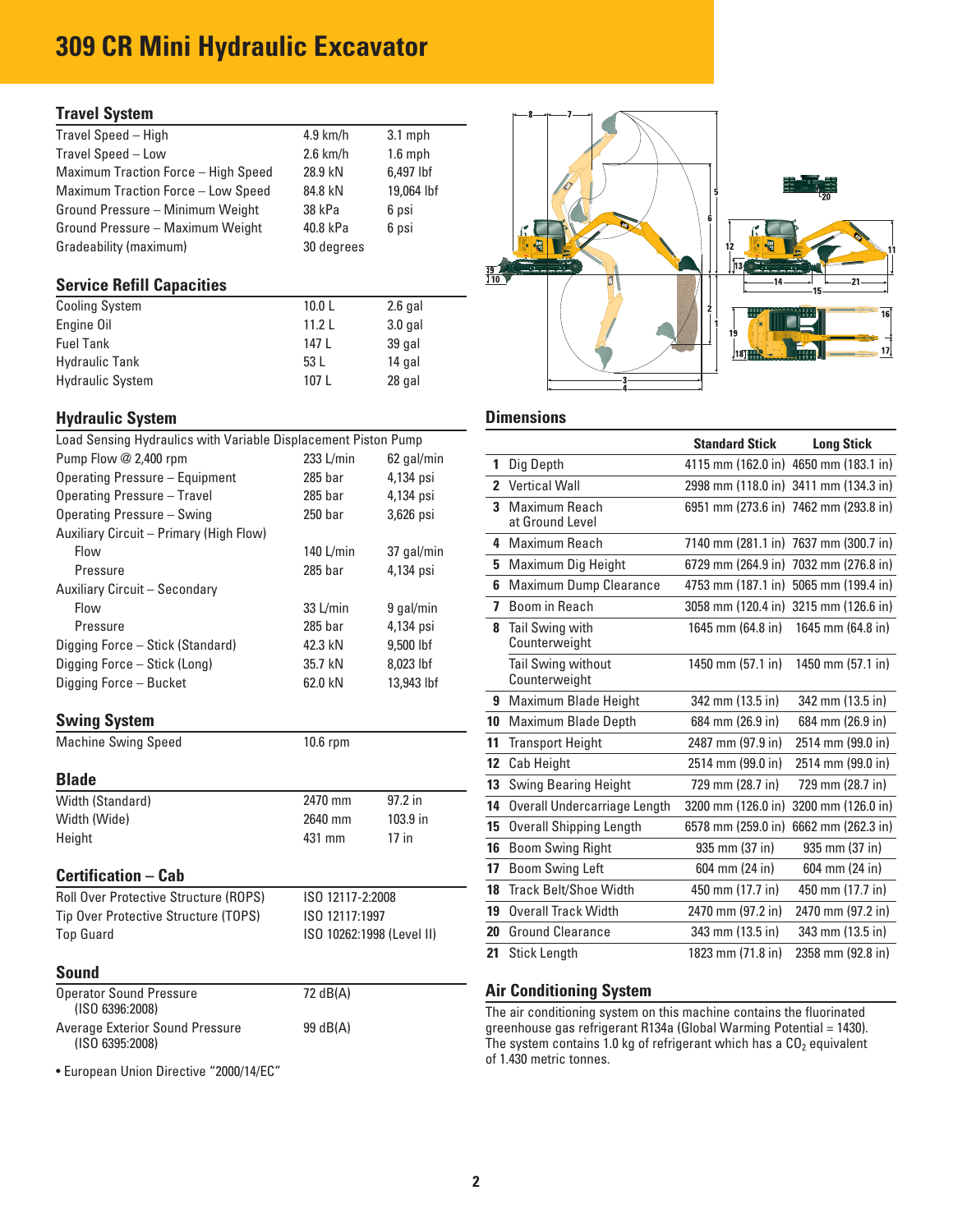# **309 CR Mini Hydraulic Excavator**

|                          |                       |                       | 3 m (9.8 ft)       |                            |                             |                    | $4.5$ m (14.8 ft)   |                      | <b>Lift Point Radius (Maximum)</b> |                            |                        |                |
|--------------------------|-----------------------|-----------------------|--------------------|----------------------------|-----------------------------|--------------------|---------------------|----------------------|------------------------------------|----------------------------|------------------------|----------------|
|                          |                       |                       | <b>Over Front</b>  |                            |                             | <b>Over Front</b>  |                     |                      | <b>Over Front</b>                  |                            |                        |                |
| <b>Lift Point Height</b> |                       | <b>Blade</b><br>Down  | <b>Blade</b><br>Up | <b>Over</b><br><b>Side</b> | <b>Blade</b><br><b>Down</b> | <b>Blade</b><br>Up | <b>Over</b><br>Side | <b>Blade</b><br>Down | <b>Blade</b><br>Up                 | <b>Over</b><br><b>Side</b> | m<br>(f <sup>t</sup> ) |                |
| 4.5 <sub>m</sub>         | <b>Standard Stick</b> | kg<br>$(\mathsf{lb})$ |                    |                            |                             | 2332<br>(5, 141)   | 2332<br>(5, 141)    | 1971<br>(4, 345)     | 2008<br>(4,427)                    | 2008<br>(4,427)            | 1502<br>(3,311)        | 5.29<br>(17.4) |
| $(14.8 \text{ ft})$      | Long Stick            | kg<br>(1b)            |                    |                            |                             |                    |                     |                      | 1521<br>(3,353)                    | 1521<br>(3, 353)           | 1261<br>(2,780)        | 5.89<br>(19.3) |
| 3 <sub>m</sub>           | <b>Standard Stick</b> | kg<br>(1b)            |                    |                            |                             | 2683<br>(5, 915)   | 2683<br>(5, 915)    | 1907<br>(4,204)      | 1472<br>(3,245)                    | 1472<br>(3,245)            | 1197<br>(2,639)        | 6.04<br>(19.8) |
| (9.8 ft)                 | Long Stick            | kg<br>(lb)            |                    |                            |                             | 2302<br>(5,075)    | 2302<br>(5,075)     | 1925<br>(4, 244)     | 1281<br>(2,824)                    | 1281<br>(2,824)            | 1037<br>(2,286)        | 6.56<br>(21.5) |
| 1.5 <sub>m</sub>         | <b>Standard Stick</b> | kg<br>(1b)            |                    |                            |                             | 2242<br>(4, 943)   | 2242<br>(4,943)     | 1789<br>(3,944)      | 1359<br>(2,996)                    | 1359<br>(2,996)            | 1101<br>(2,427)        | 6.27<br>(20.6) |
| (4.9 ft)                 | Long Stick            | kg<br>(1b)            |                    |                            |                             | 2246<br>(4, 952)   | 2246<br>(4, 952)    | 1790<br>(3,946)      | 1190<br>(2,623)                    | 1190<br>(2,623)            | 960<br>(2, 116)        | 6.76<br>(22.2) |
| 0 <sub>m</sub>           | <b>Standard Stick</b> | kg<br>(Ib)            | 3739<br>(8, 243)   | 3739<br>(8, 243)           | 3087<br>(6,806)             | 2149<br>(4,738)    | 2149<br>(4,738)     | 1703<br>(3,754)      | 1405<br>(3,097)                    | 1405<br>(3,097)            | 1133<br>(2, 498)       | 6.04<br>(19.8) |
| (0 ft)                   | Long Stick            | kg<br>(Ib)            | 3907<br>(8,613)    | 3907<br>(8,613)            | 3044<br>(6, 711)            | 2122<br>(4,678)    | 2122<br>(4,678)     | 1675<br>(3,693)      | 1219<br>(2,687)                    | 1218<br>(2,685)            | 978<br>(2, 156)        | 6.56<br>(21.5) |

### **Lift Capacities – Minimum Configuration\***†

\*Minimum Weight includes steel tracks, no counterweight, operator, full fuel tank, standard stick, blade and no bucket.

#### **Lift Capacities – Maximum Configuration\*\***†

|                          |                       |                             | 3 m (9.8 ft)       |                     |                      |                    | 4.5 m $(14.8 \text{ ft})$  |                      | <b>Lift Point Radius (Maximum)</b> |                            |                        |                |
|--------------------------|-----------------------|-----------------------------|--------------------|---------------------|----------------------|--------------------|----------------------------|----------------------|------------------------------------|----------------------------|------------------------|----------------|
|                          |                       |                             | <b>Over Front</b>  |                     |                      | <b>Over Front</b>  |                            | <b>Over Front</b>    |                                    |                            |                        |                |
| <b>Lift Point Height</b> |                       | <b>Blade</b><br><b>Down</b> | <b>Blade</b><br>Up | Over<br><b>Side</b> | <b>Blade</b><br>Down | <b>Blade</b><br>Up | <b>Over</b><br><b>Side</b> | <b>Blade</b><br>Down | <b>Blade</b><br>Up                 | <b>Over</b><br><b>Side</b> | m<br>(f <sup>t</sup> ) |                |
| 4.5 <sub>m</sub>         | <b>Standard Stick</b> | kg<br>(1b)                  |                    |                     |                      | 2333<br>(5, 143)   | 2333<br>(5, 143)           | 2333<br>(5, 143)     | 2004<br>(4, 418)                   | 2004<br>(4, 418)           | 1660<br>(3,660)        | 5.32<br>(17.4) |
| (14.8 ft)                | Long Stick            | kg<br>(1b)                  |                    |                     |                      |                    |                            |                      | 1519<br>(3,349)                    | 1519<br>(3,349)            | 1519<br>(3,349)        | 5.91<br>(19.4) |
| 3 <sub>m</sub>           | <b>Standard Stick</b> | kg<br>(Ib)                  |                    |                     |                      | 2695<br>(5, 941)   | 2695<br>(5, 941)           | 2113<br>(4,658)      | 1962<br>(4,325)                    | 1640<br>(3,616)            | 1336<br>(2, 945)       | 6.05<br>(19.8) |
| (9.8 ft)                 | Long Stick            | kg<br>(1b)                  |                    |                     |                      | 2314<br>(5, 101)   | 2314<br>(5, 101)           | 2314<br>(5, 101)     | 1490<br>(3,285)                    | 1490<br>(3,285)            | 1164<br>(2,566)        | 6.57<br>(21.5) |
| 1.5 <sub>m</sub>         | <b>Standard Stick</b> | kg<br>$(\mathsf{lb})$       |                    |                     |                      | 3324<br>(7,328)    | 2496<br>(5,503)            | 1995<br>(4,398)      | 2128<br>(4,691)                    | 1523<br>(3,358)            | 1237<br>(2,727)        | 6.27<br>(20.6) |
| $(4.9$ ft)               | Long Stick            | kg<br>(1b)                  |                    |                     |                      | 3036<br>(6,693)    | 2500<br>(5, 512)           | 1995<br>(4,398)      | 1594<br>(3,514)                    | 1339<br>(2, 952)           | 1084<br>(2,390)        | 6.76<br>(22.2) |
| 0 <sub>m</sub>           | <b>Standard Stick</b> | kg<br>(Ib)                  | 3784<br>(8, 342)   | 3784<br>(8, 342)    | 3784<br>(8,342)      | 3585<br>(7,904)    | 2404<br>(5,300)            | 1910<br>(4,211)      | 2342<br>(5, 163)                   | 1581<br>(3,486)            | 1279<br>(2,820)        | 6.03<br>(19.8) |
| (0 ft)                   | Long Stick            | kg<br>(lb)                  | 3923<br>(8,649)    | 3923<br>(8,649)     | 3923<br>(8,649)      | 3505<br>(7,727)    | 2377<br>(5, 240)           | 1881<br>(4, 147)     | 1871<br>(4, 125)                   | 1376<br>(3,034)            | 1110<br>(2, 447)       | 6.55<br>(21.5) |

\*\* Maximum Weight includes steel tracks with rubber pads, counterweight, operator, full fuel tank, long stick, blade and no bucket.

†The 309 CR lift capacity specifications are based on a machine configured with a Long (L) Undercarriage.

For lift capacity specifications representing a 309 CR with a Standard Undercarriage, please refer to the 308 CR information.